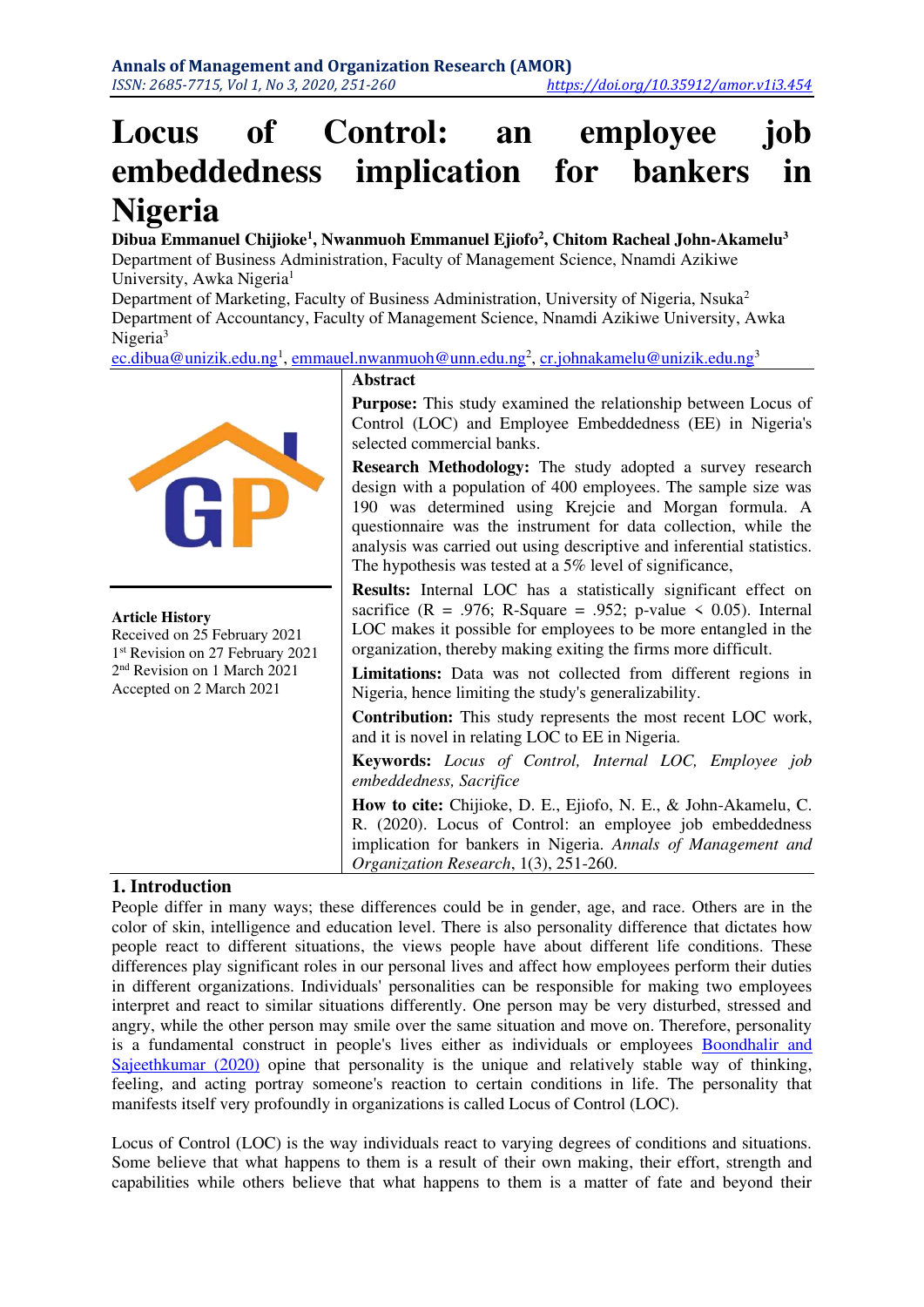control. [Boondhalir and Sajeethkumar \(2020\)](#page-7-0) believe that LOC is one of the personality traits that show the generalized understanding that things in life are either controlled by the actions that someone takes or other things outside the control of the person. It refers to the notion that we each view life either as something we can control or something that controls us [\(Manichander, 2014\).](#page-8-0) This belief that we are in charge of or are controlled by events goes a long way in determining how we discharge our duties in organizations and can even go as far as influencing our decision to stay or quit a firm. Locus of Control determines employees' performance because their reactions to actions, motivations, directives and policy statements from their organizations influence their actions and inactions. Highlighting the place of LOC on the performance of employees is [Soleh, Noviantoro and](#page-8-1)  [Putrafinaldo \(2020\)](#page-8-1) who explicate that it is one of the determinants of individual performance in organizations. Similarly, [Kobersy, Khasiyeva, Yakhina, Ignaryeva, Goloshchapova, Shkurkin, and](#page-8-2)  [Sadykova \(2016\)](#page-8-2) state that it deeply influence employees output and performance in an organizational setting. Therefore, understanding the kind of LOC employees have is one of the key success determining factors of organizations.

Employees are very pertinent to organizations' sustainability; hence, attracting and retaining top talents seem to have been on the front burner of many organizations. Employee turnover has been one of the most pressing issues for organizations, this is because it comes with much cost to firms. Costs associated with employees leaving an organization include the cost of recruitment, training and lost time and productivity. Teams are disrupted as a result of turnover, it also increases costs, reduces productivity, and results in knowledge loss [\(Rehman, 2012\).](#page-8-3) This is why attention has been so fixated on why people leave; however, attention shifted in 2001 when Mitchel and colleagues decided to look at why people stay in an establishment in order to work towards embellishing those entangling factors of retention. Hence, bringing the concept of employee Job Embeddedness (JE) to the limelight. JE has to do with all the things that entangle an employee and makes leaving an organization unattractive. It is like a web that traps people in firms and makes leaving undesirable. [Takawira \(2012\)](#page-9-0) opines that it represents a broad collection of factors that influence an employee's decision to remain in or leave an organization. It encompasses attachment elements to affirm; those factors that make a person extremely entangled in an organization that such a person would not want to quit (Onyeizugbe  $\&$ [Asiegbu, 2017\).](#page-8-4)

Employees in banks are known to be working in what will be described as a tight leash;there is internal regulations form the bank and external regulations from different bodies, top of which is the Central bank of Nigeria (CBN). These tight control measures appear to be impeding the innovativeness of staff members, and some may have left the organization because of this seeming lack of control. This study, therefore, seeks to examine the relationship between LOC and JE as a broad objective but specifically looks at the effect of internal LOCon sacrifice in commercial banks in Nigeria.

# **2. Literature review**

# *2.1. Locus of Control*

Locus of Control (LOC), as it is known today, is a personality construct that defines people's reactions to different situations and conditions. It tries to explain and give reason to why different people would react differently to the same situations. It also ascribes meaning to the level of control people assume they have over their lives and concomitant outcomes. Some people believe that what happens in their life is entirely their making, while others think that there are extraneous forces and influence over what transpires in their individual lives. That is that their successes and failures are either their own making or as a result of external influence. [Forte \(2005\)](#page-7-1) opines that LOC is the circumstances that individuals attribute their success and failures. It is the extent to which individuals believe that they control their destiny [\(Thomas, Kelly, & Lillian, 2006\).](#page-9-1) The cause that individuals attribute to their lives' outcomes, their successes and failures is known as LOC [\(Karimi & Alipour, 2011\).](#page-8-5)

Locus of Control is a perceptual thing; it is how someone sees what happens to them. How they interpret it and the level of control they assume they have over their lives. The degree of control and responsibility individuals feel they have over what is happening to them. It is a person's overarching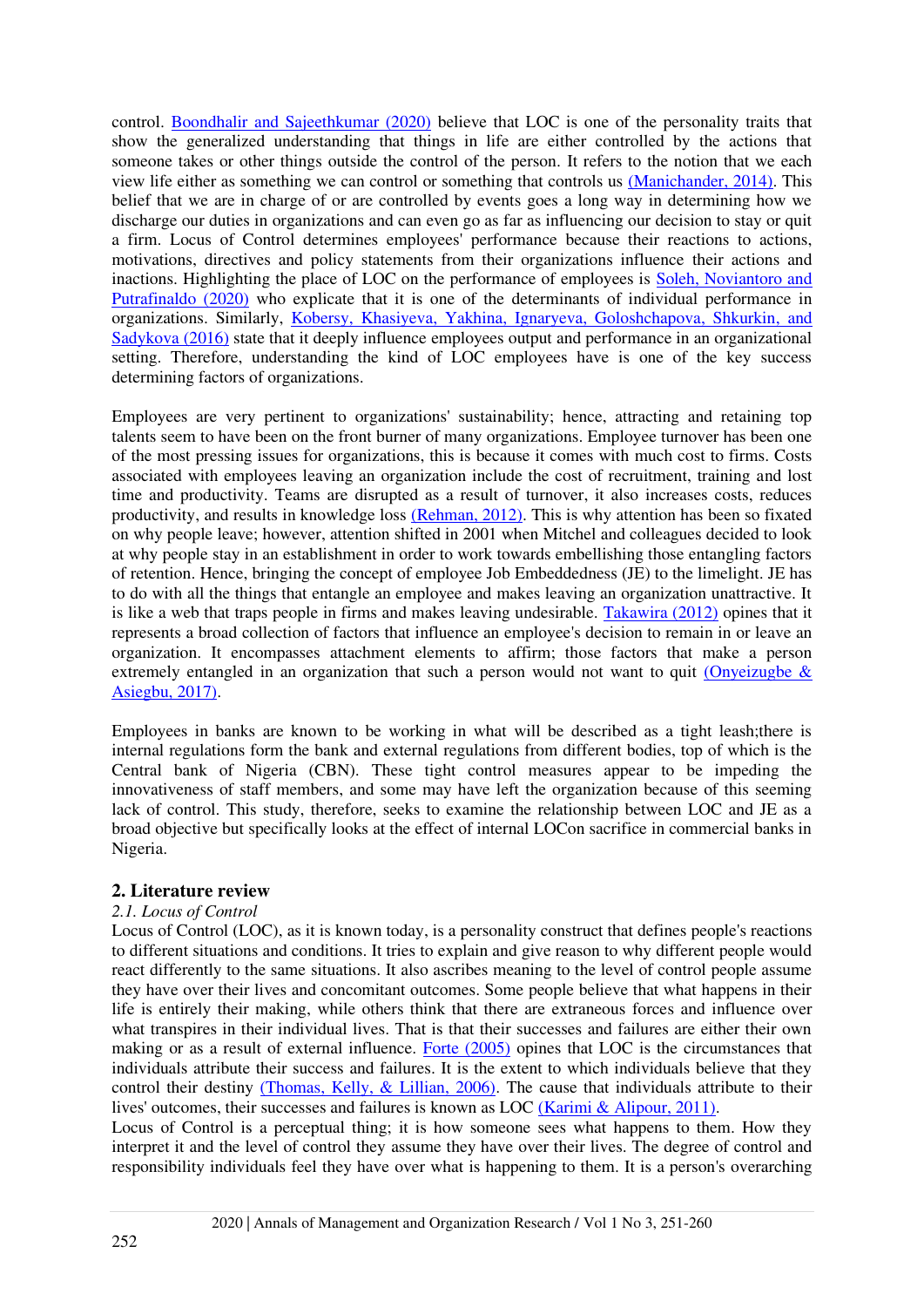expectations about where control over certain events is [\(Vijayashreea & Jagdischchandra, 2011\).](#page-9-2) It is a construct that measures the degree to which individuals believe they are responsible for the consequences of their behavior [\(Leone & Burns, 2000\).](#page-8-6) It is basically what people believe that they have control over situations and experiences they have in everyday life [\(Khushk, 2019\).](#page-8-7) It is the extent an individual is convinced and confident to control any events influencing him (Kusuma  $\&$ [Syam, 2018\).](#page-8-8)

Some people have confidence in their ability to influence the outcomes in their lives, while others think that what happens in their lives is entirely out of their control, that there is an external influence that controls it. This brings to the fore the dimensions of LOC which is either internal or external LOC. People who have confidence in themselves to influence what they get are called internals, while those who think that what happens to them result from fate, divine providence and other external things are called externals. Our concern in this work, however, is internal LOC.

#### *2.2. Internal Locus of Control*

The last two decades have witnessed a great deal of attention in internal LOC, as opined by [Munir and](#page-8-9)  [Sajid \(2010\),](#page-8-9) who believe that internal LOC has been a significant focus during the last two decades. Internal LOC means those who have belief and confidence in their ability to influence and dictate what happens in their lives. That is, they assume that the outcomes they get are entirely up to them to dictate. [Vijayashreea and Jagdischchandra \(2011\)](#page-9-2) state that internal LOC is the term used to describe the belief that control of future outcomes resides primarily in oneself. An employee is said to have internal LOC if the employee believes that everything that happens to him/her results from his/her actions and reactions and takes credit for that [\(Khushk, 2019\).](#page-8-7) They see themselves as responsible for the outcomes of their actions [\(Dayo, 2012\).](#page-7-2)

The people with internal LOC take responsibility for their actions and inactions, outcomes and results. [Manichander \(2014\)](#page-8-0) aver that they have an attitude of personal responsibility for their actions' outcomes. They believe that the power to affect positive change in their lives lies within them [\(Boondhalir & Sajeethkumar, 2020\).](#page-7-0) [Kreitnerand Kinichi \(2014\)](#page-8-10) state that the results achieved by these sets of people are ascribed to their activities and actions. Individuals with such a LOC dimension believe that an event's outcome will largely be influenced by their actions and or behavior [\(Yuwono, Eliyana, Buchdadi, Hamidah, Sariwulan, Handicapilano, 2020\).](#page-9-3) They believe in their capabilities, experience, and skills, ultimately metamorphose into rewards and achievement [\(Khushk,](#page-8-7)  [2019\).](#page-8-7)

Research has shown that people with internal LOC have more success-driven force than those that do not. They are more determined, dogged and resilient because they believe that it will lead to ultimate success. [Manichander \(2014\)](#page-8-0) opines that based on research, people operating within the realm of internal LOC are more successful in their work and personal life, they enjoy more robust health, relationships and professional growth. [Boondhalir and Sajeethkumar \(2020\)](#page-7-0) posit that these set of individuals can be more driven and motivated to work hard and achieve success. Individuals who believe that success is the result of hard work certainly have an unyielding attitude towards challenges [\(Kusuma & Syam, 2018\).](#page-8-8) They tend to exhibit more achievement orientation and are more likely to attempt to influence others to be better at what they do [\(Vijayashreea & Jagdischchandra, 2011\).](#page-9-2)

# *2.3. Job embeddedness*

Organizations that attract high skilled employees do well in the ever dynamic and competitive environment. However, another essential construct in the competitiveness of firms is the ratio of employee retention. Therefore, it is not only important to attract quality employees but also to have the capacity to retain such employees. [Olusegun\(2013\)](#page-8-11) avers that the key concerns for organizations are maintaining high levels of productivity as well as retaining highly competent staff members. The necessary things to retain or keep employees attached and entangled in an organization are called job embeddedness (JE) constructs. Job embeddedness is the whole gamut of things that make leaving a firm very irrational, unproductive and undesirable. [Mitchell et al. \(2001\)](#page-8-12) developed this concept drawing from the perspectives of embedded figures and field theory by [Lewin \(1951\).](#page-8-13) It is a concept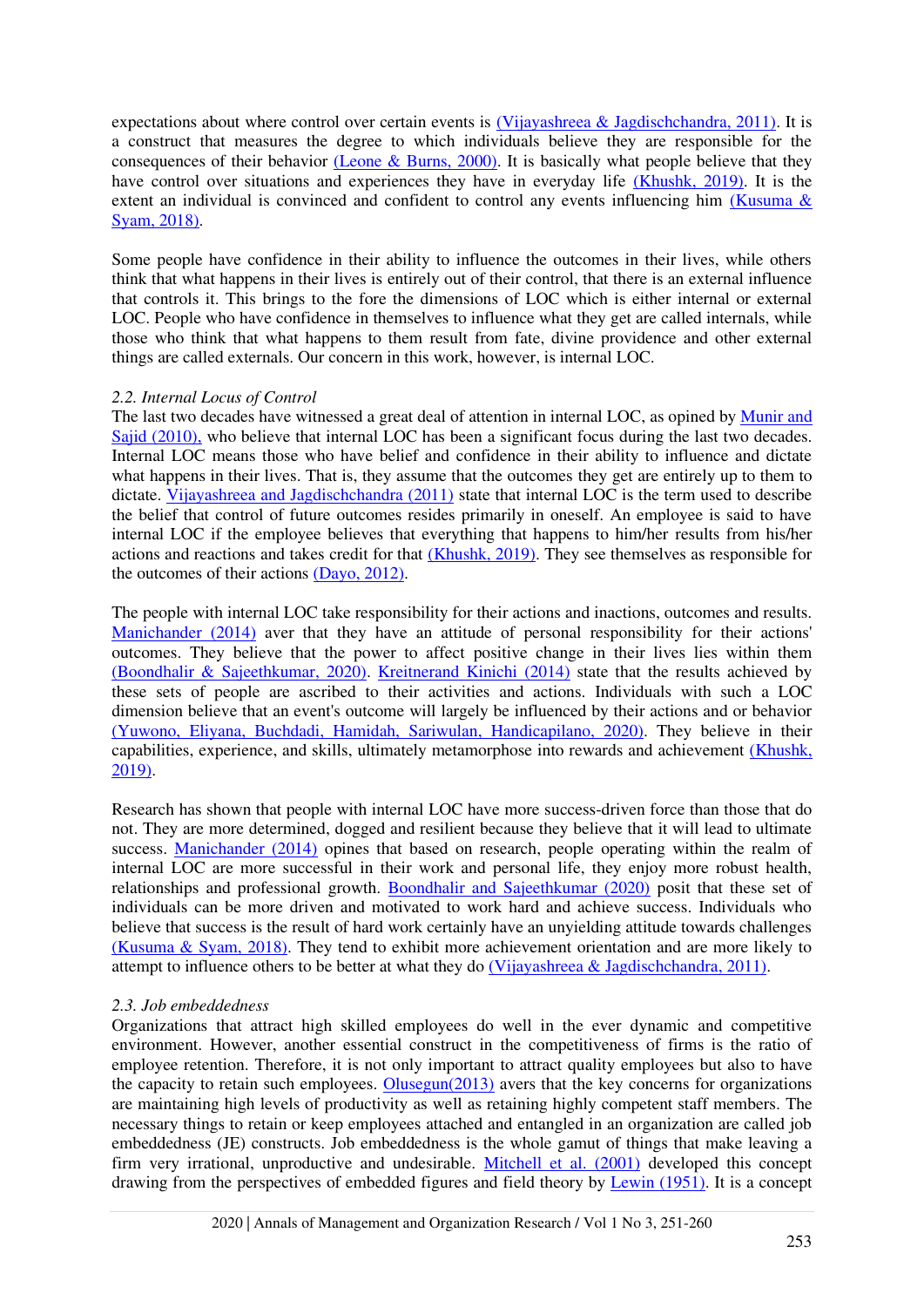concerned with factors that glue aperson to an organization, despite encountering situations that could give rise to quitting thoughts. [Yasir \(2011\)](#page-9-4) states that it is the entanglement rate of employees in a social network. The forces that keep employees from leaving an organization could be physical, social or psychological. That is, it is the combination of different facets of forces making quitting or resigning from a firm undesirable. [Wageeh\(2015\)](#page-9-5) avers that JE is an assemblage of psychological, social, and financial influences that determine the retention of workers in a firm.It refers to the whole gamut elements that make sure employees remain glued in their presentfirms [\(Charlier,](#page-7-3)  [Guay&Zimmerman 2016;](#page-7-3) [Ferreira & Coetzee 2014\).](#page-7-4)

#### *2.4. Sacrifice*

To sacrifice literarily means to give up something in the hope of what is to come. That is, positioning yourself for something in the future through what you are willing to give now. In the context of organization and JE, it also means what is to be given up, what is to be missed or lost if something happens. If someone is to lose a huge pay package or fringe benefit when he leaves a position or an organization, it means that person will be sacrificing those things when they leave. The cost of leaving an establishment is regarded as sacrifice, one of JE's three dimensions. Sacrifice concerns the perceived costs of leaving a firm [\(Holtom, Mitchell & Lee, 2006\).](#page-7-5) What is to be left behind could be financial benefits or psychological satisfaction like sense of responsibility and prestige. So, leaving a firm where someone is embedded could mean given up physical or psychological satisfaction. [Holtom](#page-7-5)  [et al., \(2006\)](#page-7-5) aver that what could be lost by a departing employee could be both financial and social. Leaving an organization may mean personal losses such as desist from colleagues, exciting projects, and some fringe benefits [\(Hakan, 2016\).](#page-7-6)

When an employee has many things to give up, it therefore means that such an employee has to sacrifice a lot, it may make such an employee unwilling to leave. [Wang and Ye \(2013\)](#page-9-6) opine that the more an employee would give up when leaving, the more difficult it could be for the worker to leave the organization. Also, [Holtom et al., \(2006\)](#page-7-5) explicate that the higher the perceived costs of leaving a firm, the higher the employee's embeddedness and the more the likelihood that such an employee will stay put in the system. Employees with internal LOC in an organization could find it difficult to quit for fear of losing their control when they leave. Hence, LOC could be used to entice and entangle employees to stay longer in firms. [Menezes \(2008\)](#page-8-14) believes that a person with an internal LOC has higher performance than a person with an external locus of control, therefore making it more difficult to leave.

# *2.5. Empirical review*

[Soleh, Noviantoro and Putrafinaldo \(2020\)](#page-8-1) determined the effect of LOC and communication toward employee performance in Banks in Indonesia. The sampling technique was a census of 48 permanent employees. Data collection was carried out using questionnaires and analysis was done through the use of multiple linear regression. The results revealed that Locus of Control and communication had a positive and significant effect partially and simultaneously toward employee performance in the studied organizations. [Yuwono, Eliyana, Buchdadi, Hamidah, Sariwulan and Handicapilano \(2020\)](#page-9-3) studied the effect of Locus of Control on employee job satisfaction. The population of the study consisted employees of GraPARITelkomsel Surabaya, using a sample size of 43 employees. The method deployed for data analysis was Partial Least Square, through the use of path analysis. The result from the analysis showed that internal Locus of Control has a statistically significant positive [effect on job satisfaction of employees studied.](#page-7-0) 

[Boondhalir and Sajeethkumar \(2020\)](#page-7-0) did a study to identify the linkage existing between work locus of control and occupational stress. The tools used in the study are work locus of control scale by [Spector \(1988\)](#page-9-7) and occupational stress index developed by [Srivastava and Singh \(1984\).](#page-9-8) The study used a sample of 100 people selected for the study using the stratified random sampling technique. Emanating from the analysis results is that employees differ in work locus of control and occupational stress on a different basis, including age, but do not differ based on gender. Also, from the correlation analysis carried out, it indicated that there is a statistically significant positive nexus between work locus of control and occupational stress.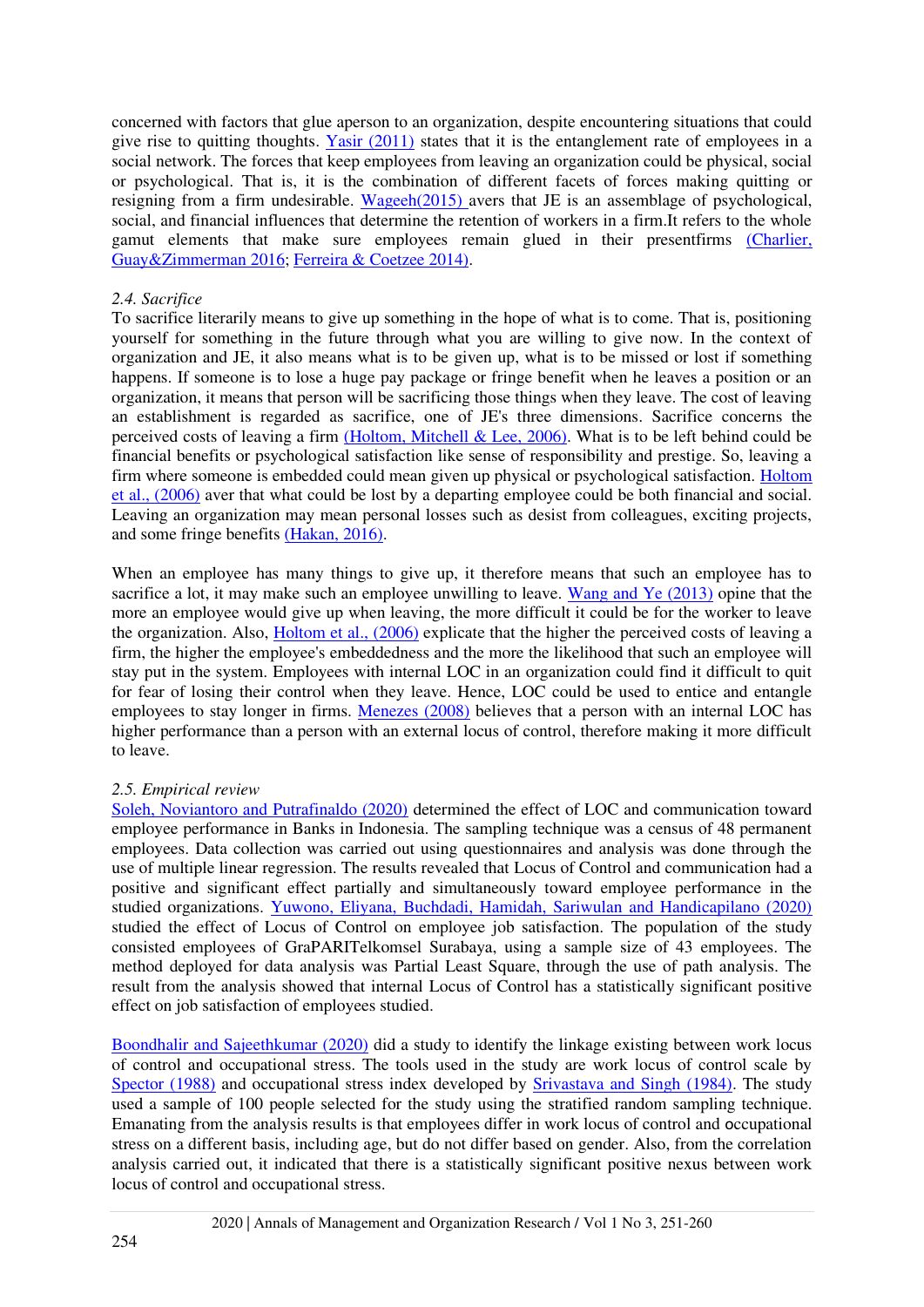In Pakistan, [Khushk \(2019\)](#page-8-7) carried out a study to examine the impact of internal and external Locus of Control (LOC) and organizational commitment on employee performance. The work was structured along the line of a survey design. The data used for the study were collected using a closedended questionnaire, which was designed using [Likert \(1932\)](#page-8-15) scale structure. The data analysis was executed using Pearson'sproduct moment correlation coefficient. Findings resulting from the analysis showed that the strength of correlation between Locus of Control and employee performance is medium and that is nexus does not reveal enough evidence of being statistically significant. However, employee organizational commitment and employee performance show a strong correlation and show evidence of being statistically significant. This indicated that employees who possess an internal Locus of Control believe that organizational commitment is necessary for employee performance; this is not the same for employees who possess external Locus of Control because they believe that organizational commitment does not play a significant role in employee performance.

[Poespowidjojo, Noor and Yaacob \(2019\)](#page-8-16) looked at job embedding as a variable that mediates the on job performance of internal LOC in Indonesia. Structural Equations Modeling was the data analysis tool. The result obtained from the analysis shows that a significant role is played by job embedding in mediating job performance effects from the internal Locus of Control. This finding implied that the employees with a huge internal LOC are more entangled in their jobs and that they tend to exhibit optimum performance in the organization. [Kusuma and Syam \(2018\)](#page-8-8) analyzed the link betweenLOCand professional ethics with lecturer's performance in Indonesia. The population of the study was 42 management department lecturers of private campuses with religious ideology in Makassar. Multiple Linear Regression was deployed as the method of data analysis. The results showed that internal LOC has a significant effect (0.018), external LOC has no significant influence  $(0.584)$  and professional ethics has significant influence  $(50.01)$  on lecturer's performance in the selected institutions. [Suherlan, Wahyuni, and Hazairin \(2017\)](#page-9-7) explored the relationship between organizational commitments with LOC in multi-finance companies in Makassar. The study made use of quantitative methods with data collection techniques using the Likert scaled styled questionnaire. Data were analyzed using Pearson's Product Moment Correlation Analysis and the results showed a negative and significant relationship between Locus of Control and organizational commitment.

[Jeloudar and Lotfi-Goodarzi \(2012\)](#page-8-17) examined links between teachers' LOC and their job performance in senior secondary schools in Iran. The study made use of 197 teachers; they were chosen using random sampling. The study used a completed Levinson Locus of Control Questionnaire and the Paterson Job Performance Scale for data collection. The analysis was carried out with the use of Pearson correlation coefficients and Multiple Regression analysis. The result indicated that the job performance of teachers had a significant and positive correlation with Locus of Control (internal), low nexus with Locus of Control (powerful others) and a negative link with Locus of Control (chance). The result also indicated that internal Locus of Control explains 0.39 of variance in job performance in the selected institutions. [Rum \(2012\)](#page-8-18) analyzed the influence of LOC, innovation ability on the small-medium industry's performance in south Sulawesi. The study was carried out using purposive sampling on industrial Small and Medium Enterprises (SMEs). The data collection was done through a combination of interview and questionnaires distributed to two hundred (200) industrial SME owners. Structural Equation Model (SEM) was deployed in testing the data. The result revealed that strengthening the Locus of Control can improve innovation and increase the performance of SMEs.

Carrying out a study in Nigeria, [Akintayo \(2012\)](#page-7-0) investigated the influence of LOC and job satisfaction on perceived non-teaching staff productivity in higher institutions in Ogun. The study adopted a descriptive survey with a total population of 341 respondents. These respondents were selected using a proportionate stratified sampling technique. A structured questionnaire titled "Locus of Control Scale (LCS), Job Satisfaction Scale (JSS) and Workers` Productivity Scales (PWPS) were deployed in data collection. The hypotheses were tested using Regression Analysis and Pearson Product Moment Correlation Statistics. It was revealed from the findings that LOC and job satisfaction have contributed to perceived non-teaching staffs` productivity jointly in the selected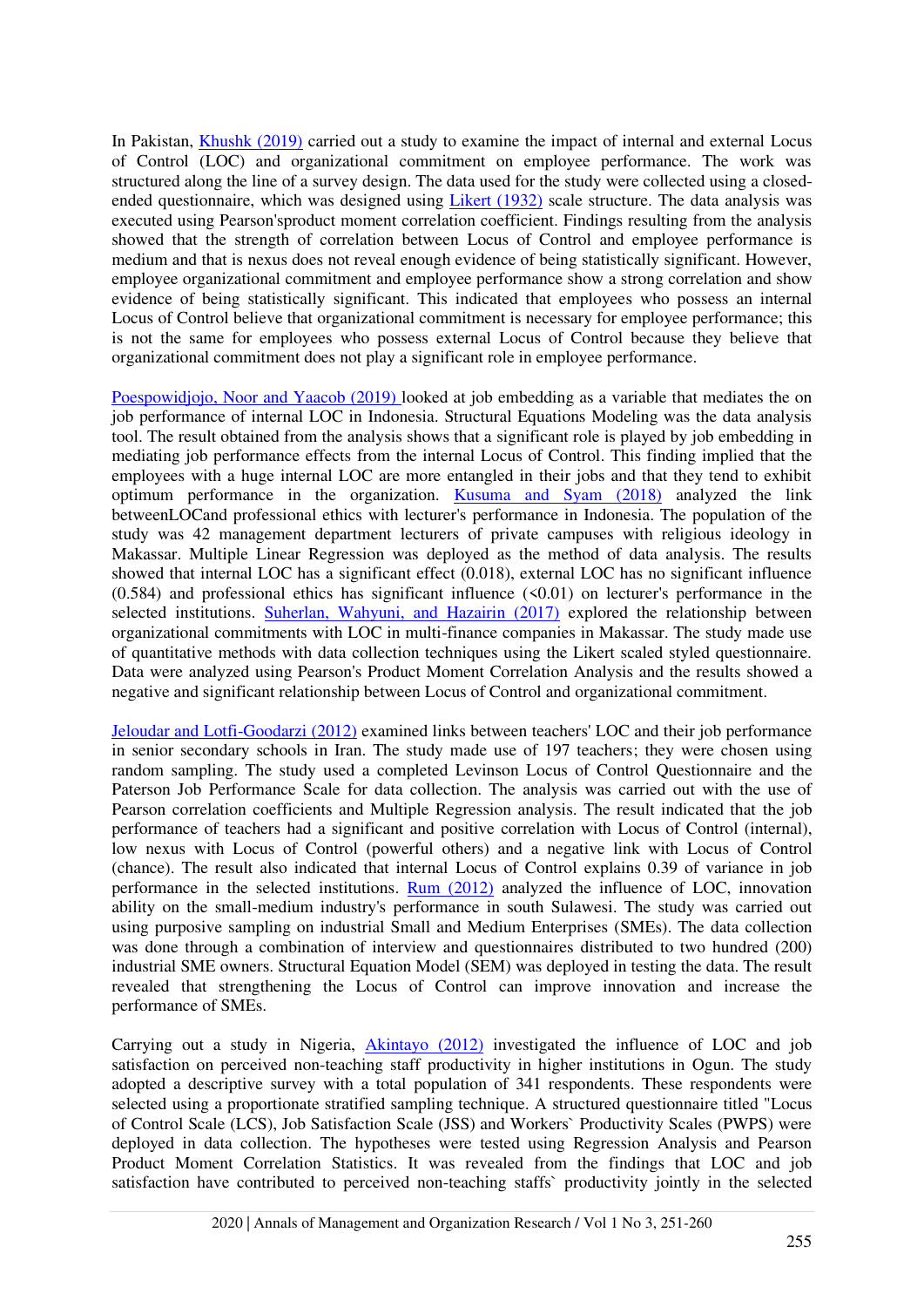higher institutions. Also, job satisfaction was found to have significantly influenced perceived nonteaching staff productivity.

[Vijayashreea and Jagdischchandra \(2011\)](#page-9-2) analyzed types of LOC and its relation with job satisfaction. The tool used for the study was LOC in Organization Inventory.LOCO Inventorywas deployed using the concept of LOC by [Levenson \(1981\).](#page-8-19) The study deployed a questionnaire in data collection. The structure of the question had thirty-five (35) statements which indicated the factors that influence both the Locus of Control and job satisfaction level of employees in organizations. The analyses as were carried out in the study include ratio, Analysis of Variance, and Correlation analysis. From the result, it revealed that there is a positive linkage between internal LOC and job satisfaction as well as between External LOC and job satisfaction. The ANOVA table showed that internality and age and externality and age had a statistically significant variance. The result also indicated that there is no significant nexus between internality and demographic factors like gender and education.

#### *2.6. Gap in knowledge*

Studies have been conducted in past in the area of LOC or employee embeddedness. But most of the studies have been conducted outside the shores of Nigeria. For example, Soleh, Noviantoro and [Putrafinaldo \(2020\)](#page-8-1) determined the effect of LOC and communication toward employee performance in Banks in Indonesia. Also, in Indonesia, [Poespowidjojo, Noor and Yaacob \(2019\)](#page-8-16) examined job embedding as a variable mediator of the effect on internal LOC's job performance. In the same Indonesia, [Kusuma and Syam \(2018\)a](#page-8-8)nalyzed the link betweenLOC and professional ethics with lecturer's performance. Similarly, [Suherlan, Wahyuni and Hazairin \(2017\)e](#page-9-7)xplored the relationship between organizational commitments with LOC inmultifinancecompanies in Makassar while in Iran and Sulawes[iJeloudar and Lotfi-Goodarzi \(2012\)e](#page-8-17)xamined associations between teachers' LOC and their job performanceand [Rum \(2012\)a](#page-8-18)nalyzed the influence of LOC, innovation ability on the performance of small-medium respectively. Therefore, this study seeks to bridge the location gap as well as time gap as none seem to have been carried out in the year 2021.

# **3. Research methodology**

This work adopted survey research design as data were collected from sampled respondents, making survey design the most appropriate to be used. The study population consisted of 400 employees of commercial banks in southeast Nigeria, 80 each from the five states in the region. The sample of the study (190) was determined using [Krejcie and Morgan \(1970\)](#page-8-20) formula. The instrument for data collection was a Likert structured questionnaire with 5 point scores, the validity of the instrument was ascertained using content measures while the reliability was assured through the deployment of the split-halt technique, which returned a coefficient of 0.878. The test statistics was a combination of descriptive (mean) and inferential (regression analysis). The hypothesis was tested at 5% level of significance, meaning that a confidence level of 95 was applied.

# **4. Results and discussions**

# *4.1. Data analysis and interpretation of the result*

A total of 190 copies of the questionnaire was distributed, out of which 179 were returned, while 175 were completely and correctly filled.

Table 1. Responses for Locus of Control and Employee Embeddedness

| S/N                     | <b>Questionnaire Items</b>                                        |     |     | UD             | D     | <b>SD</b> | Mean |
|-------------------------|-------------------------------------------------------------------|-----|-----|----------------|-------|-----------|------|
|                         |                                                                   | (5) | (4) | (3)            | (2)   |           |      |
|                         | Internal LOC                                                      |     |     |                |       |           |      |
|                         | To a certain extent, I can control what happens to me in my 20 30 |     |     | 2              | 58 65 |           | 2.33 |
|                         | firm.                                                             |     |     |                |       |           |      |
| <sup>2</sup>            | I believe that external influences have control over what 59 72   |     |     | $\overline{5}$ | -39.  |           | 3.86 |
|                         | happens to me in my organization.                                 |     |     |                |       |           |      |
|                         | What happens to me in my firm is entirely out of my hands.        | 43  | 69  | 4              | 49    | 10        | 3.51 |
| $\overline{\mathbf{4}}$ | I lack control over what happens to me in my firm.                | 50  |     |                | 34    | 13        | 3.67 |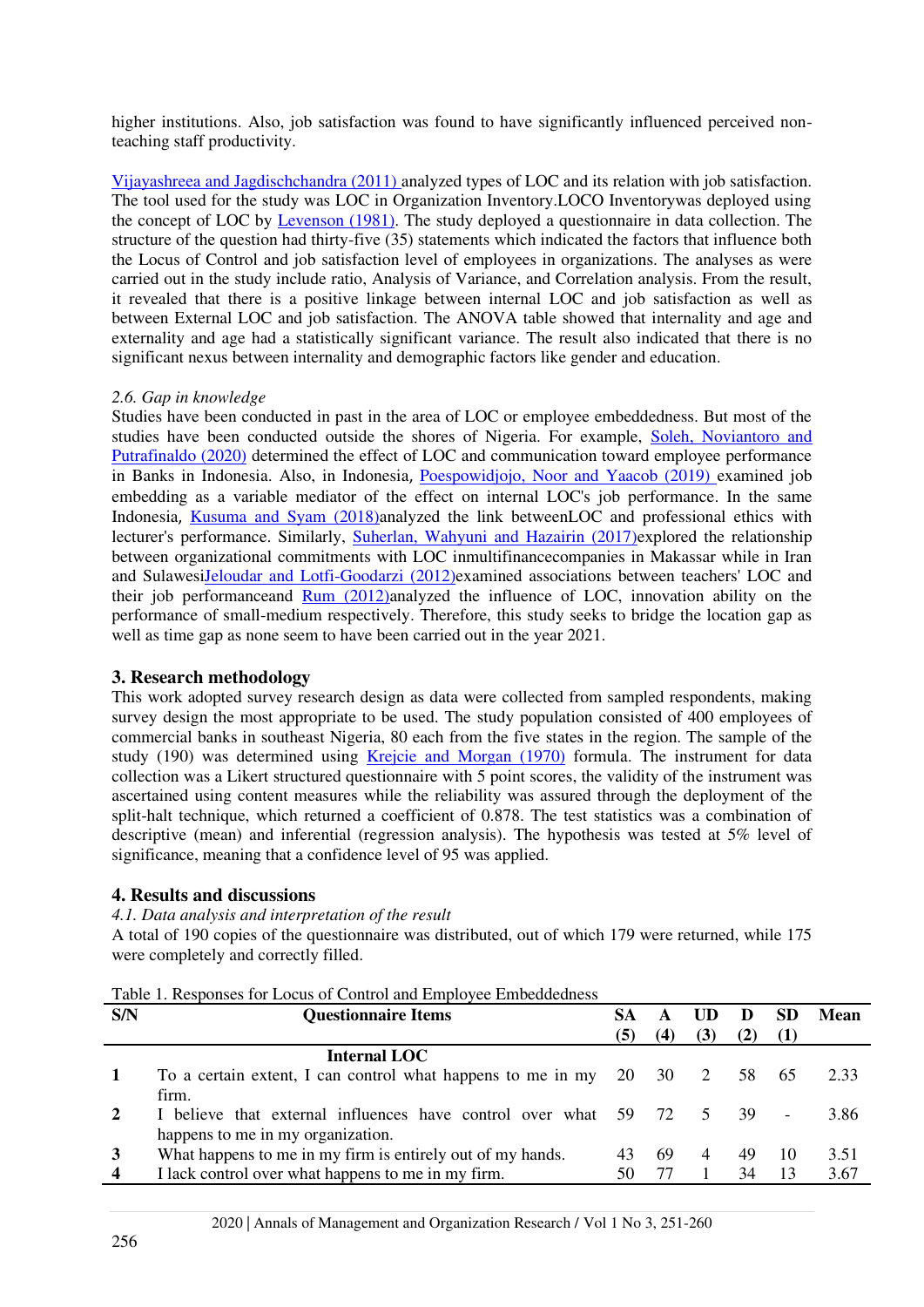|                 | <b>Sacrifice</b>                                                                  |  |                |     |        |      |
|-----------------|-----------------------------------------------------------------------------------|--|----------------|-----|--------|------|
| 5               | I have nothing to lose in terms of control over what happens to $54$ 70 $7$ 22 22 |  |                |     |        | 3.64 |
|                 | me if I decide to leave my firm.                                                  |  |                |     |        |      |
| -6              | I prefer being in charge of things and not being controlled in all 60 99 -        |  |                | 16  | $\sim$ | 4.16 |
|                 | aspect at my workplace.                                                           |  |                |     |        |      |
| $7\phantom{.0}$ | Leaving my firm will be difficult because of the level of control - 43            |  | $\overline{2}$ | 52. |        | 2.06 |
|                 | I have in my workplace.                                                           |  |                |     |        |      |
| 8               | To leave the firm is always on my mind as a result of being at $65$ $69$ - 31     |  |                |     |        | 3.85 |
|                 | the mercy of others for so many things at the workplace.                          |  |                |     |        |      |

# *Source: Field Survey, 2021*

Table 1 shows the distribution of responses for internal LOC and Sacrifice in the studied organizations. The measure used in the analysis is mean, with an acceptance threshold of 3. That is, any questionnaire item with a mean of 3 and above should be accepted, while any with a below 3 should be rejected. Looking at the individual mean for the questionnaire items, it is seen that all except questionnaire items 1 and 7 are accepted as being true.

#### *4.2. Test of hypothesis*

*Ha1:* Internal Locus of Control has an effect on sacrifice in commercial banks in Nigeria

Table 2. Model summary

| Model |               | R Square | Adjusted R | Std. Error of |
|-------|---------------|----------|------------|---------------|
|       |               |          | Square     | the Estimate  |
|       | $976^{\rm a}$ | 952      | 952        |               |

a. Predictors: (Constant), ILOC *Source: Field Survey, 2021* 

Table 2 shows the regression summary of model carried out to test the effect of internal Locus of Control on sacrifice in commercial banks in Nigeria. The result shows that the correlation coefficient as represented by R is .976 while the coefficient of determination R-Square is .952. R signifies a strong positive correlation between the variables while R-Square shows that a 95% change in sacrifice is accounted for by changes in internal LOC.

#### Table 3. ANOVA

| Model |            | Sum of Squares | df  | Mean Square |          | Sig.              |
|-------|------------|----------------|-----|-------------|----------|-------------------|
|       | Regression | 3017.922       |     | 3017.922    | 3466.194 | .000 <sup>b</sup> |
|       | Residual   | 150.626        | 173 | .871        |          |                   |
|       | Total      | 3168.549       | 174 |             |          |                   |

a. Dependent Variable: SACRIFICE

#### b. Predictors: (Constant), ILOC *Source: Field Survey, 2021*

Table 3 indicates the ANOVA within which the F-statistics and probability value (p-value ) represented by sig are found. This will show if the effect seen in Table 2 is statistically significant or not, with the threshold being .05. The p-value as observed in the Table is .000 which is less than .05. Therefore, it is stated that internal LOC has a statistically significant effect on sacrifice in the selected commercial banks in southeast Nigeria.

# *4.2. Discussion of findings*

The findings from the result showed that internal LOC has a statistically significant effect on sacrifice. The relationship as depicted by the correlation coefficient is positive and high. This signifies that the more the employees have internal LOC in the organization, the more such employees would have to sacrifice when leaving, which will make them not want to leave. When you make employees feel that they are in control of certain aspects of their jobs, it makes them more embedded in the job,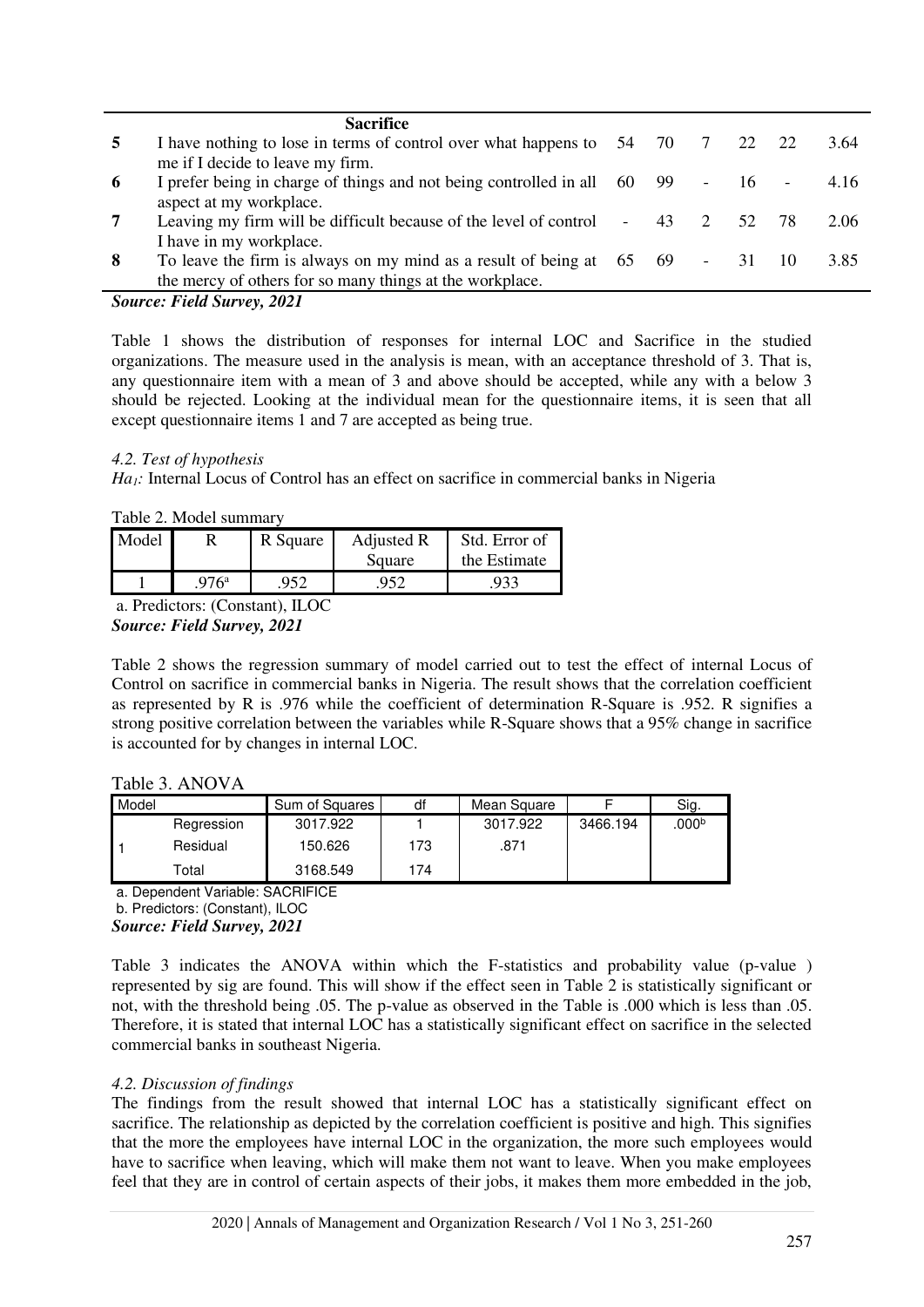that they would not want to jeopardize such privilege by quitting the firm. This result is aligned to that of [Poespowidjojo, Noor and Yaacob \(2019\)](#page-8-16) who examined job embedding as a variable mediator of the effect on job performance of internal LOC and revealed that a significant role is played by job embedding in mediating the effects on job performance from the internal LOC which implied that employees with a huge internal LOC are more entangled in their jobs and that they tend to exhibit optimum performance in the organizations where they find themselves. The study's finding also corroborates that of [Soleh, Noviantoro and Putrafinaldo \(2020\),](#page-8-1) who determined the effect of LOC and communication toward employee performance and indicated that that Locus of Control and communication had a positive and significant effect partially and simultaneously on employee performance. This is because employees with embeddedness feature would perform better than those that are not embedded. Similarly, [Rum \(2012\)w](#page-8-18)ho analyzed the influence of LOC, innovation ability on the performance of small-medium industry in south Sulawesi showed that strengthening Locus of Control can make for improved innovation, and increased performance of SMEs, which is in tandem with the findings of the present study because improved innovation and performance presupposes embedded characteristics of employees.

#### **5. Conclusion**

The level of control employees have in their workplace is usually a big deal to them as most of them would prefer to have some sort of control over what happens to them, to have a say in the scheme of things and for their effort to be commensurate with reward and benefits in the workplace. With a bit of control, employees will have self-belief and would innovate to help the firm do better. It will also make them have to sacrifice something if they choose to leave the firm. Therefore, it is concluded that internal LOC makes it possible for employees to be more entangled in the organization, thereby making exiting the firm more difficult.

# **Recommendations**

The study makes the following recommendations:

- a) The studied organizations need to be fair and firm in dealing with employees so that actions and effort will be commensurate to reward, to give employees some semblance of control.
- b) The firms need to give some sort of participative space to employees to feel involved in the scheme of things in the organization, as this will give them something to possibly give up if they decide to leave.

# **References**

- <span id="page-7-0"></span>Akintayo, D. (2012). Locus of Control and job satisfaction as predictors of Perceived non-teaching staffs` productivity in higher institutions in Ogun state, Nigeria. *Global Advanced Research Journal of Management and Business Studies, 1*(6), 181-187.
- Boondhalir & Sajeethkumar (2020). Study on work locus of control and occupational stress among employees. *Journal of Information and Computational Science*, 10(8), 452-464.
- <span id="page-7-3"></span>Charlier, S. D., Guay, R. P., & Zimmerman, R. D. (2016). 'Plugged in or disconnected? A model of the effects of technological factors on employee job embeddedness'. *Human Resource Management 55*(1), 109–126.
- <span id="page-7-2"></span>Dayo, A. I. (2012). Locus of Control and job satisfaction as predictors of Perceived non-teaching staffs` productivity in higher institutions in Ogun State, Nigeria. *Global Advanced Research Journal of Management and Business Studies, 1*(6), 181-187.
- <span id="page-7-4"></span>Ferreira, N., & Coetzee, M. (2014). Psychological career resources as predictors of employees' job embeddedness: An exploratory study. *South African Journal of Labour Relations 38*(2), 9–26.
- <span id="page-7-1"></span>Forte, A. (2005). Locus of Control and the moral reasoning of managers. *Journal of Business Ethics, 58*(1), 65-77.
- <span id="page-7-6"></span>Hakan, C. (2016). A research on the relationship between job embeddedness with performance and burnout of academicians in Turkey. *Journal of Business and Management, 18*(3), 68-80.
- <span id="page-7-5"></span>Holtom, B. C., Mitchell, T. R., & Lee, T. W. (2006). Increasing human and social capital by applying job embeddedness theory. *Organizational Dynamics, 35*, 316–331.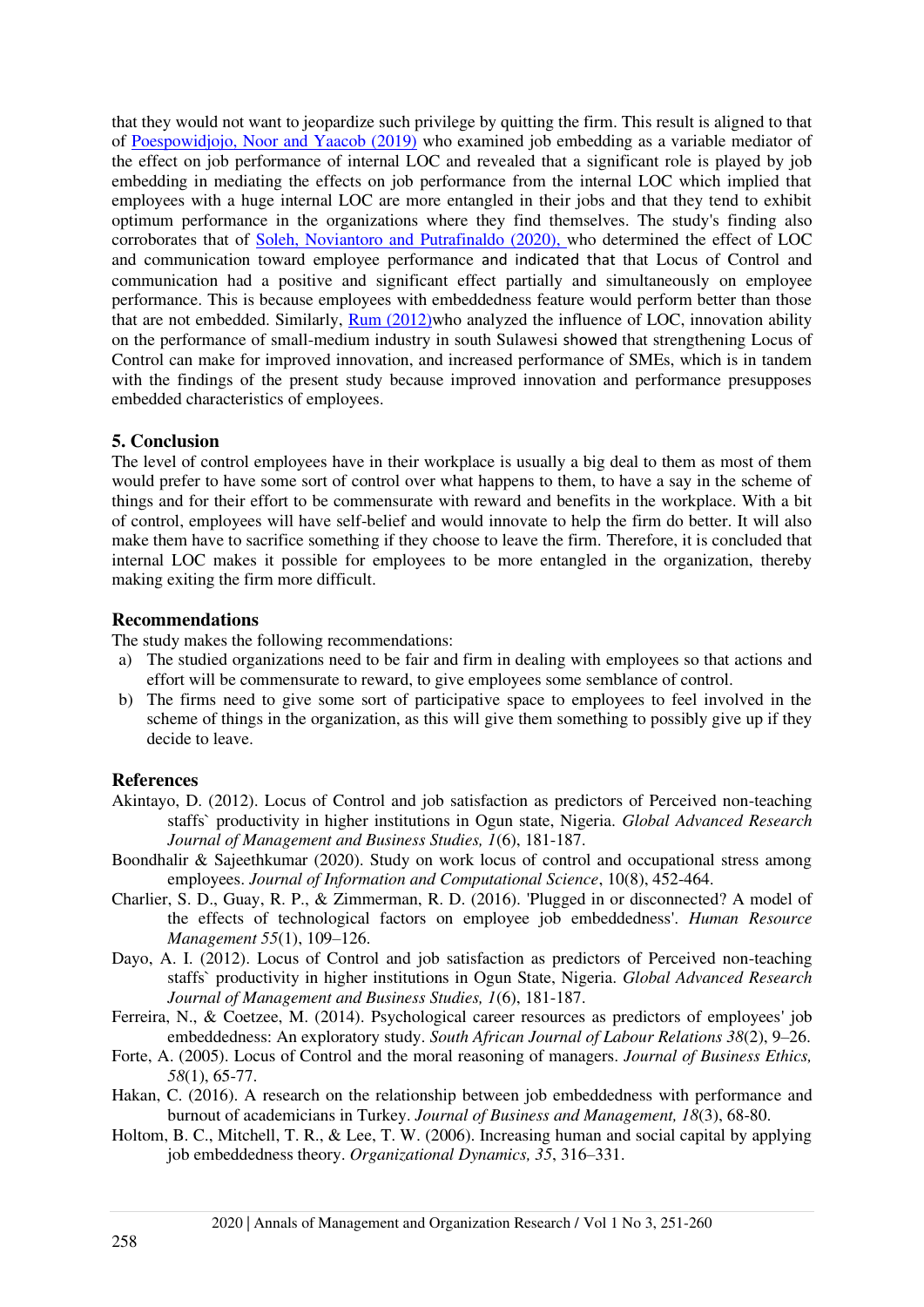- <span id="page-8-17"></span>Jeloudar&Lotfi-Goodarzi (2012). Predicting teachers' locus of control and job performance among MA and BA teachers senior secondary schools. *International Journal of Humanities and Social Science, 2*(12), 248-252.
- <span id="page-8-5"></span>Karimi &Alipour (2011). Reduce job stress in organizations: role of locus of control. *International Journal of Business and Social Science, 2*(18), 232-236
- <span id="page-8-7"></span>Khushk (2019). Impact of Locus of Control (LOC) and organizational commitment on employee performance- study of service sector, Pakistan*. International Journal of Law and Peace Works, 6*(5), 1-6.
- <span id="page-8-2"></span>Kobersy, I., Khasiyeva, L., Yakhina, V., Ignaryeva, O., Goloshchapova, L, Shkurkin, D.,& Sadykova, L. (2016). Approaches to implementation of motivation as the complex conditions of increase of efficiency of social and labour relations. *International Review of Management and Marketing, 6*(S1), 208-217.
- <span id="page-8-10"></span>Kreitner, R., & Kinicki, A. (2014). *Perilaku organisasi*. Edisi 9. Jakarta: Salemba Empat.
- <span id="page-8-20"></span>Krejcie, R.V.,& Morgan, D.W. (1970). Determining sample size for research activities. *Educational and psychological measurement, 30*, 607-610.
- <span id="page-8-8"></span>Kusuma, A. H. P., & Syam, A. H. (2018). The Main Role of Locus of Control and Professional Ethics on Lecturer's Performance (Indonesian Lecturer Empirical Study). *International Review of Management and Marketing, 8*(5), 9-17.
- <span id="page-8-13"></span><span id="page-8-6"></span>Leone, Christopher & Burns, Joseph. (2000). The Measurement of Locus of Control: Assessing More Than Meets the Eye?. *The Journal of psychology,* 134, 63-76. 10.1080/00223980009600849.
- <span id="page-8-19"></span>Levenson, H. (1981). *Differentiating among internality, powerful others, and chance. In H. M. Lefcourt (Ed.), Research with the Locus of Control construct* (Vol. 1, pp. 15-63). New York: Academic Press.
- Lewin, K. (1951). *Field theory in social science*, (pp. 346). Oxford, England: Harper.
- <span id="page-8-15"></span>Likert, R. (1932). A technique for the measurement of attitudes. *Archives of Psychology, 22*(140), 1- 55.
- <span id="page-8-0"></span>Manichander, T. (2014). Locus of Control and performance: Widening Applicabilities. *Indian Journal of Research, 3(*2), 84-86.
- <span id="page-8-14"></span>Menezes, A.A. (2008), Analisis dampak Locus of Control terhadap kinerja dan kepuasan kerja internal auditor (Penelitian terhadap internal auditor di Jawa Tengah). Semarang: Universitas Diponegoro.
- <span id="page-8-12"></span>Mitchell T. R., Holtom, B. C., Lee, T. W., Sablynski, C. J., & Erez, M. (2001). Why people stay: using job embeddedness to predict voluntary turnover. *Academy of Management Journal, 44*(6), 1102–1121.
- <span id="page-8-9"></span>Munir, S.,& Sajid, M.(2010). Examining Locus of Control (LOC) as a determinant of organizational commitment among University Professors in Pakistan. *Journal of Business Studies Quarterly*, 1(3), 78-93. Retrieved from: [http://jbsq.org/wp-content/uploads/2010/10/JBSQ\\_4F.pdf](http://jbsq.org/wp-content/uploads/2010/10/JBSQ_4F.pdf)
- <span id="page-8-11"></span>Olusegun, S. O. (2013). *Influence of job satisfaction on turnover intentions of library personnel in selected Universities in South-West Nigeria*. Nebraska: University of Nebraska-Lincoln.
- <span id="page-8-4"></span>Onyeizugbe, C., & Asiegbu, O. B. (2017). Job embeddedness and employee performance of selected commercial banks in Anambra State. *Pyrex Journal of Business Management Research, 3*(1), 8-16.
- <span id="page-8-16"></span>Poespowidjojo, D. L., Noor, J., & Yaacob, M. R. (2019). Internal Locus of Control affect job performance of commercial television in Indonesia context mediation of job embeddedness. *International Journal of Innovative Technology and Exploring Engineering, 8*(7S2), 368-374.
- <span id="page-8-3"></span>Rehman, S. M. (2012). Employee Turnover and retention strategies: a empirical study of public sector organizations in Pakistan. *Global Journal of Management and Business Research, 12*(1), 83- 89.
- <span id="page-8-18"></span>Rum, M. (2012). Locus of Control, innovation, performance of the business people in the small business and medium industries in south Sulawesi. *Journal of Economics, Business, and Accountancy Ventura, 15*(3), 373 – 388.
- <span id="page-8-1"></span>Soleh, A., Noviantoro, R., & Putrafinaldo, D. (2020). The effect of Locus of Control and communication toward employee performance. *Management Sustainable Development Journal, 2*(2), 41-52.